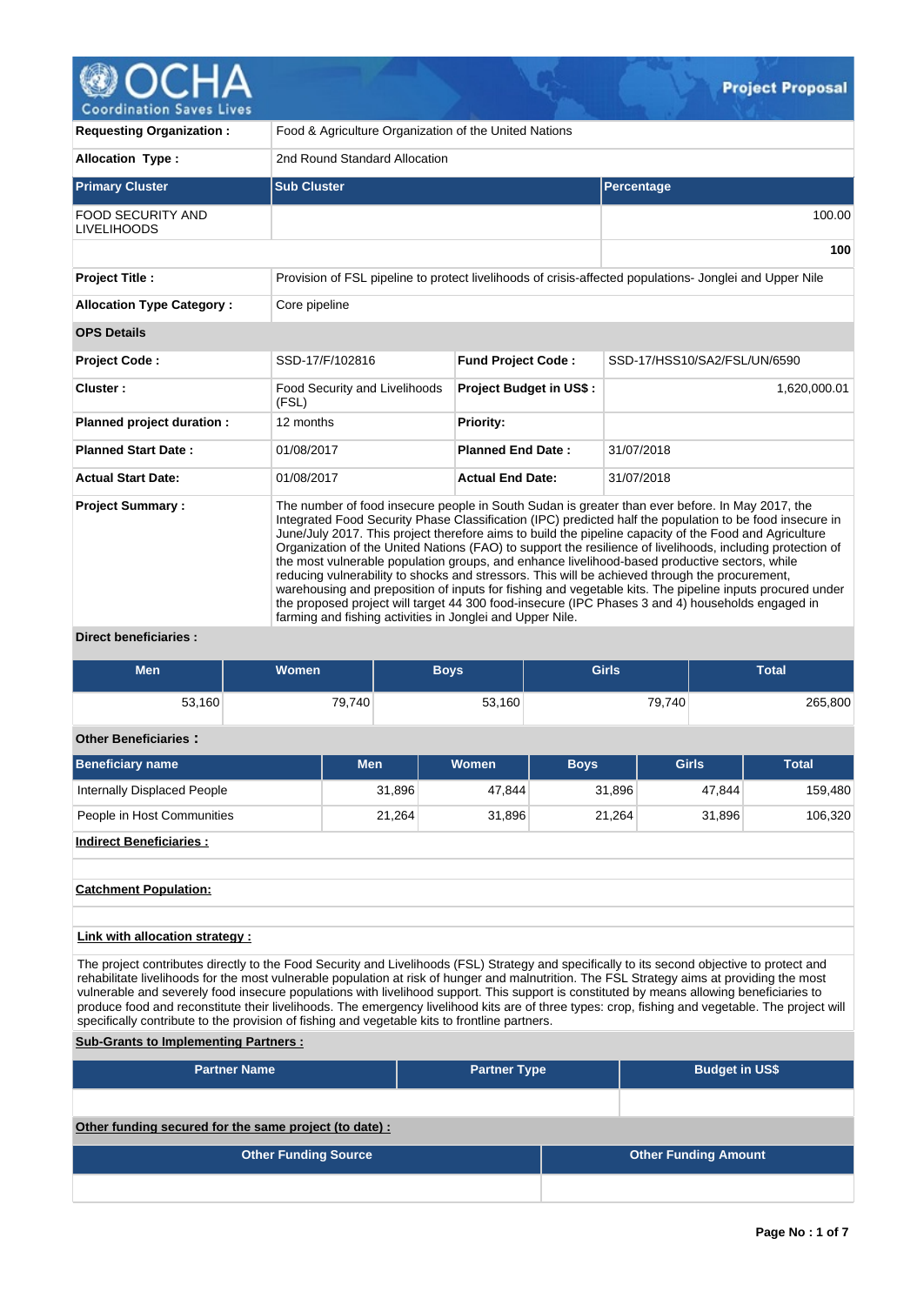## **Organization focal point :**

| <b>Name</b>     | <b>Title</b>                          | <b>Email</b>            | <b>Phone</b>  |
|-----------------|---------------------------------------|-------------------------|---------------|
| Serge Tissot    | <b>FAO Representative</b>             | serge.tissot@fao.org    | +211922001728 |
| Phil Fong       | <b>Emergency Operations</b><br>Manger | phil.fong@fao.org       | +211922001734 |
| Pierre Vauthier | Deputy FAO<br>Representative          | pierre.vauthier@fao.org | +211920490155 |

## **BACKGROUND**

## **1. Humanitarian context analysis**

Seasonal fluctuations in food security are typical, with high levels of food security in the harvest season and low levels during the lean season. Levels of food security have become progressively worse and lasted longer with each lean season. Correspondingly, the foodinsecure population in IPC Phase 2 (Stressed), Phase 3 (Crisis) and Phase 4 (Emergency) has grown considerably. Half the population (6 million people) were expected to be severely food insecure in June/July 2017; the greatest number of people ever to experience food insecurity. It is anticipated that the current drivers (violent conflict/insecurity in several areas and market system failure) of food insecurity will remain unchanged throughout 2017.

Jonglei State, specifically the counties of Ayod, Canal/Pigi, Duk, Nyirol and Uror (currently in IPC Phase 4) is facing acute food insecurity. Livelihoods were severely disrupted by conflict-related displacement of over 200 000 people from central, eastern and northern Jonglei. The situation was further exacerbated by the poor harvests in 2016, as well as the economic crisis that has eroded households' purchasing power.

The food security situation in Upper Nile is also extremely volatile with large displacements due to ongoing armed conflict prompting IPC Phase 4 food insecurity, particularly in Manyo, Panyikang and Fashoda. This has resulted in disruptions to livelihoods, markets and access to humanitarian assistance.

## **2. Needs assessment**

The latest Integrated Food Security Phased Classification (IPC) analysis (May 2017) estimated the severely food insecure to be 50 percent of the total population (6.01 million), the greatest number of people to ever experience food insecurity in South Sudan. Food security has further deteriorated with the spread of armed conflict, economic crisis and below-average last season's harvests that were exhausted before the lean season. This is an increase compared to 45 percent of food insecure population (5.5 million) earlier in the year. One million children are currently estimated to be acutely malnourished in South Sudan and hyper-inflation continues to be a major challenge with the annual food inflation of 480 percent as at February 2017, with prices expected to rise in the lean season.

The information flows that generate the IPC analysis consist of market information, crop assessments, rainfall data, SMART nutrition surveys and livestock information. All these data flows analyse the food security situation at county levels, thus directing the emergency response in the areas where the situation is more serious.

### **3. Description Of Beneficiaries**

The pipeline inputs procured under the proposed project will target food-insecure (IPC Phases 3, 4) households engaged in farming activities including internally displaced persons (IDPs), returnees and host-community households. Decisions on beneficiary profiling and definition of targeting criteria are based on evidence from pre-defined vulnerability criteria and Food Security and Livelihood (FSL) Cluster coordination mechanisms of the Common Humanitarian Fund (CHF) frontline partners. Beneficiary communities' needs and preferences for each upcoming distribution campaign are assessed through the post-distribution and post-planting monitoring reports from previous distribution campaigns.

The direct beneficiaries of this project are 46 000 vulnerable and severely food-insecure farming households classified in IPC 3 and 4. As this is a rapid response campaign, the beneficiaries are households for which there is a verified gap in terms of livelihood assistance including host communities, displaced populations and returnees. Vegetable kits procured under this project will be distributed by frontline partners to vulnerable households with limited access to land, while fishing kits to those households that have access to water.

## **4. Grant Request Justification**

Needs are established based on county-level data provided by existing agriculture, food and nutrition security information systems including the IPC, Crop and Food Security Assessment (CFSAM) and seed security assessments.

The latest IPC analysis shows that over 1.1 million people are classified in IPC Phases 3 and 4 in Jongeli, and 610 000 people in Upper Nile.

# **5. Complementarity**

The project is complementing the on-going FAO Emergency Livelihood Response Programme (ELRP), as well as the FSL Cluster strategy. It will support FSL frontline responses through the provision of essential livelihood supplies (fishing and vegetable kits).

# **LOGICAL FRAMEWORK**

### **Overall project objective**

The overall project objective is to build the FAO pipeline capacity to support the resilience of livelihoods, including protection of the most vulnerable population groups and enhance livelihood-based productive sectors, while reducing vulnerability to shocks and stressors.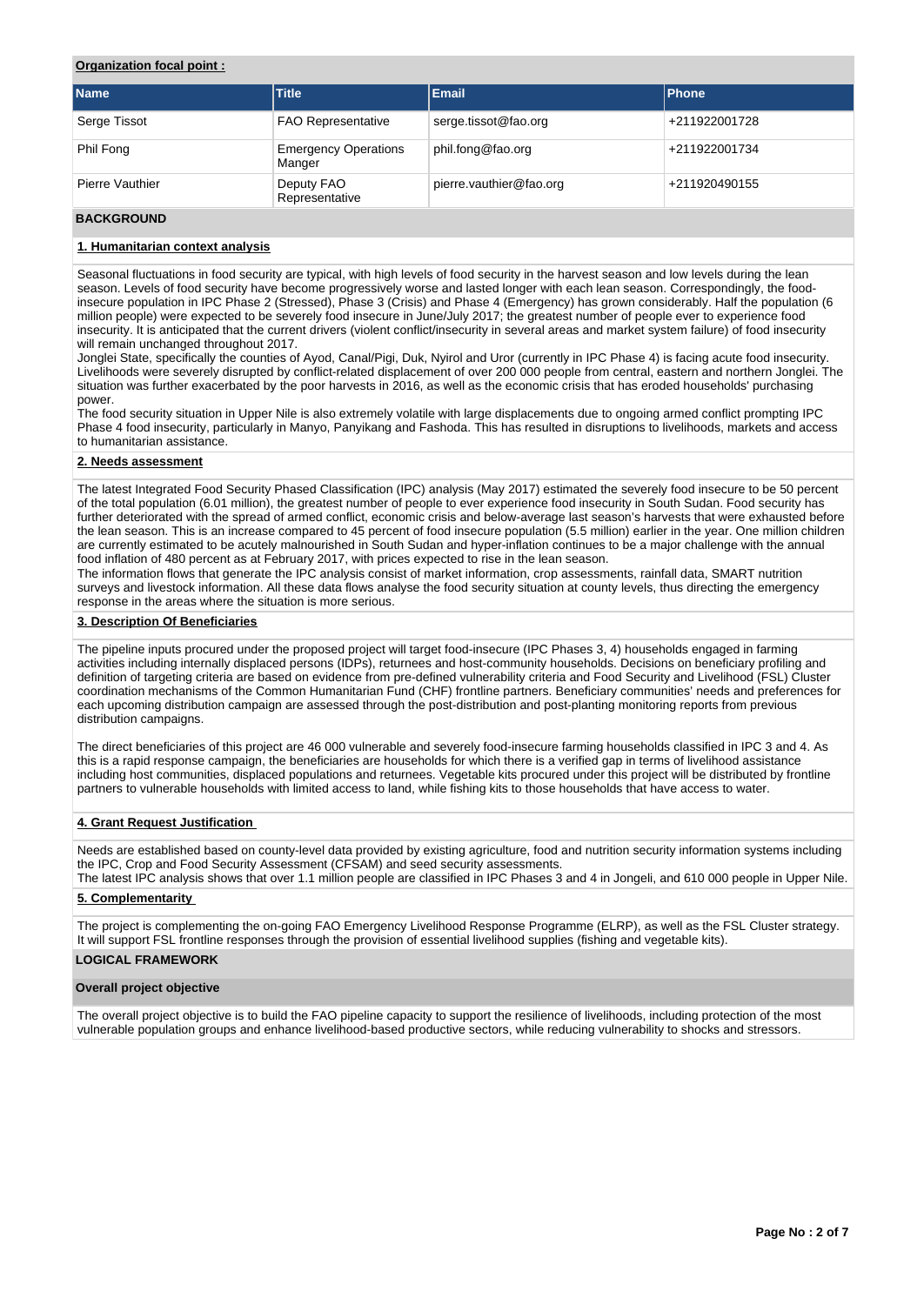| <b>FOOD SECURITY AND LIVELIHOODS</b>      |                                                |                                 |  |  |  |  |  |  |
|-------------------------------------------|------------------------------------------------|---------------------------------|--|--|--|--|--|--|
| <b>Cluster objectives</b>                 | Strategic Response Plan (SRP) objectives       | <b>Percentage of activities</b> |  |  |  |  |  |  |
| Protect and promote emergency livelihoods | SO2: Protect the rights and uphold the dignity | 100                             |  |  |  |  |  |  |

to enhance coping mechanisms and improve of the most vulnerable access to food.

**Contribution to Cluster/Sector Objectives :** The project contributed to the frontline services and logistics to provide emergency livelihood inputs to the most vulnerable populations in South Sudan. The FSL pipeline covering all the needs of the FSL Cluster has been established by FAO thanks to donors that were able to make funding available in a timely manner. The lead time for delivery of livelihood inputs, such as tools, fishing equipment and seeds can reach up to 12 - 15 weeks. Action for procuring these items must commence in a timely manner. The funding made available by the CHF is critical to ensure that livelihood inputs are delivered up to the final beneficiaries.

## **Outcome 1**

Livelihood inputs to support the most vulnerable farmers and fisherfolk are procured and prepositioned timely.

## **Output 1.1**

## **Description**

Pipeline logistical support enhanced.

## **Assumptions & Risks**

• Government continues to guarantee safety of UN staff operating in government-held areas;

- Humanitarian access corridors are maintained open and operational;
- No major natural or man-made disasters occur to impede timely delivery of inputs to hubs;
- Required inputs are available timely in sufficient quantities on the market; and
- Major conflict does not erupt again in Juba impeding core staff to perform functions.

## **Indicators**

|                                  |                                                             |                                                                         |            | <b>End cycle beneficiaries</b> |                   | <b>End</b><br>cycle |
|----------------------------------|-------------------------------------------------------------|-------------------------------------------------------------------------|------------|--------------------------------|-------------------|---------------------|
| Code                             | <b>Cluster</b>                                              | <b>Indicator</b>                                                        | <b>Men</b> | <b>Women</b>                   | <b>Boys</b> Girls | <b>Target</b>       |
| Indicator 1.1.1                  | <b>FOOD SECURITY AND</b><br><b>LIVELIHOODS</b>              | [Core pipeline] Number of fishing kits procured                         |            |                                |                   | 46,000              |
| <b>Means of Verification:</b>    |                                                             |                                                                         |            |                                |                   |                     |
| Indicator 1.1.2                  | <b>FOOD SECURITY AND</b><br><b>LIVELIHOODS</b>              | [Core pipeline] Number of vegetable kits procured                       |            |                                |                   | 46,000              |
| <b>Means of Verification:</b>    |                                                             |                                                                         |            |                                |                   |                     |
| Indicator 1.1.3                  | <b>FOOD SECURITY AND</b><br><b>LIVELIHOODS</b>              | [Core pipeline] Number of fishing kits distributed<br>to the partners   |            |                                |                   | 46,000              |
| <b>Means of Verification:</b>    |                                                             |                                                                         |            |                                |                   |                     |
| Indicator 1.1.4                  | <b>FOOD SECURITY AND</b><br><b>LIVELIHOODS</b>              | [Core pipeline] Number of vegetable kits<br>distributed to the partners |            |                                |                   | 46,000              |
| <b>Means of Verification:</b>    |                                                             |                                                                         |            |                                |                   |                     |
| <b>Activities</b>                |                                                             |                                                                         |            |                                |                   |                     |
| Activity 1.1.1                   |                                                             |                                                                         |            |                                |                   |                     |
| Procure and recieve fishing kits |                                                             |                                                                         |            |                                |                   |                     |
| Activity 1.1.2                   |                                                             |                                                                         |            |                                |                   |                     |
|                                  | Prepositioning and transporting of kits to field warehouses |                                                                         |            |                                |                   |                     |
| Activity 1.1.3                   |                                                             |                                                                         |            |                                |                   |                     |
|                                  | Warehousing of fishing and vegetable kits                   |                                                                         |            |                                |                   |                     |
| Activity 1.1.4                   |                                                             |                                                                         |            |                                |                   |                     |
|                                  | Procure and receive vegetable kits                          |                                                                         |            |                                |                   |                     |
| <b>Additional Targets:</b>       |                                                             |                                                                         |            |                                |                   |                     |
|                                  |                                                             |                                                                         |            |                                |                   |                     |

## **M & R**

**Monitoring & Reporting plan**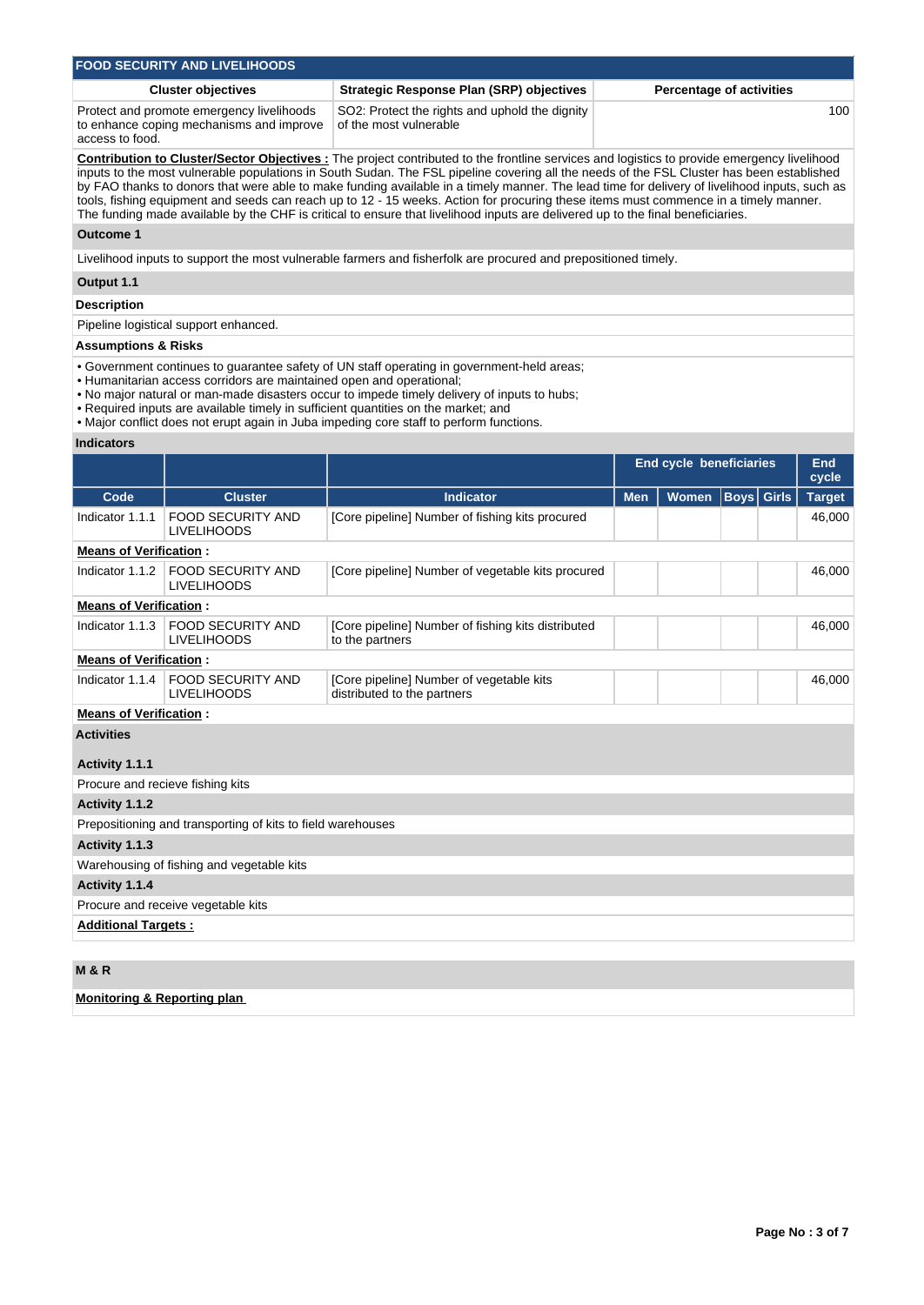FAO South Sudan developed a monitoring system tailored to the Emergency Livelihood Response Programme to strengthen accountability to affected populations (AAP) and resource partners alike. It includes on-site monitoring during distribution of inputs to obtain rapid feedback from beneficiaries, post-distribution monitoring, post-planting and post-harvest assessments. In addition, it has improved AAP, as the system provides information on type and quantity of inputs distributed along with the location on a map and beneficiary photos. Partners have also been provided with guidelines and a checklist on AAP. The results of these processes have provided important feedback as well as evidence of the effectiveness of FAO's strategy. Feedback from beneficiaries is received through the implementing partners and provided in the reports of the Letter of Agreements. Feedback is usually received on timing of operation (inputs to be received earlier in the season mainly, whereas types of inputs received, quantities, etc... are well perceived). However, there is a lack of capacities of the implementing partners that needs to be addressed. Project beneficiaries are used to receiving inputs for free and some have a behaviour pretending that assistance is provided to all, for free and on a continued basis. Unfortunately, this has been supported by a weak capacity of the NGOs that are engaging with the communities.

Depending on the current security situation, FAO will also organize on-site monitoring.

A progress and a final report will be prepared and submitted to OCHA and other relevant stakeholders. The report will, inter alia, outline the activities undertaken, the achievements made, the constraints encountered and the lessons learned. On the basis of the progress reports and the feedback from the beneficiaries, necessary adjustments to the project will be identified and recommended for consideration.

### **Workplan**

| <b>Activitydescription</b>                                                          | Year | 1 | $\overline{2}$ | -3 | 4 | $5\phantom{.0}$ | 6 <sup>1</sup> | $\overline{7}$ | 8 |   | 9 10 11 12 |   |  |
|-------------------------------------------------------------------------------------|------|---|----------------|----|---|-----------------|----------------|----------------|---|---|------------|---|--|
| Activity 1.1.1: Procure and recieve fishing kits<br>2017                            |      |   |                |    |   |                 |                |                | X | X | $\times$   | X |  |
|                                                                                     | 2018 |   |                |    |   |                 |                |                |   |   |            |   |  |
| Activity 1.1.2: Prepositioning and transporting of kits to field warehouses<br>2017 |      |   |                |    |   |                 |                |                |   |   |            | X |  |
|                                                                                     | 2018 | X |                |    |   |                 |                |                |   |   |            |   |  |
| Activity 1.1.3: Warehousing of fishing and vegetable kits                           | 2017 |   |                |    |   |                 |                |                |   |   |            |   |  |
|                                                                                     | 2018 |   | $\times$       | X  |   |                 |                |                |   |   |            |   |  |
| 2017<br>Activity 1.1.4: Procure and receive vegetable kits                          |      |   |                |    |   |                 |                |                | X | X | $\times$   | X |  |
|                                                                                     | 2018 |   |                |    |   |                 |                |                |   |   |            |   |  |

## **OTHER INFO**

### **Accountability to Affected Populations**

As part of the accountability to affected populations (AAP), beneficiaries will be asked to provide feedback regarding positive aspects and any shortcomings in the project implementation. Information from the project beneficiaries about their experience in vegetable gardening, fruit growing and agroforestry practices and overall perceived benefits (e.g. changes in livelihoods and in school's income, improvements in nutrition and food security, etc.) will be analysed and reported. This will enhance contact with beneficiaries, gauge process, ensure implementation is on-going as planned and identify any corrective measures that need to be addressed in order to ensure outputs are being achieved within the timeframe.

Beneficiary population feedback has been collected by FAO M&E teams and activities have been amended in order to address those issues. For instance, the design of the leaflets accompanying the livelihood kits has been changed based on the feedback received. Similarly, the vegetable kit composition have been modified as well as the tools provided. FAO implementing partners are all trained on AAP by FAO.

AAP guidelines are an integral part of FAO's template agreements with implementing partners and feedback mechanisms will be established as part of the FAO agreement with partners. The mechanisms in place will vary depending on the location and circumstances. FAO Field Monitors are instructed to monitor the implementation of the AAP guidelines and will also be receiving immediate feedback from beneficiaries during distribution operations.

#### **Implementation Plan**

The programme will be have two implementation modalities:

1. part of the programme will be directly implemented by the participating agencies; and

2. the remainder will be delivered by implementing partners with the agencies in an oversight, monitoring and capacity development role. Wherever possible, participating agencies will strive to work with the same implementing partners.

The project will be implemented within the FAO Emergency Livelihood Response Programme (ELRP). The aim of the intervention is to procure the appropriate inputs for fishing and vegetable kits for targeted households. The inputs will be delivered to the FAO main distribution warehouse in Juba. Prepositioning amounts for Jonglei will be dispatched to the FAO Bor warehouse, and those for Unity to the Rumbek warehouse. Partners will then collect the inputs from the warehouses before distributing to target household.

| Coordination with other Organizations in project area |                                                 |
|-------------------------------------------------------|-------------------------------------------------|
| Name of the organization                              | Areas/activities of collaboration and rationale |
|                                                       |                                                 |
| <b>Environment Marker Of The Project</b>              |                                                 |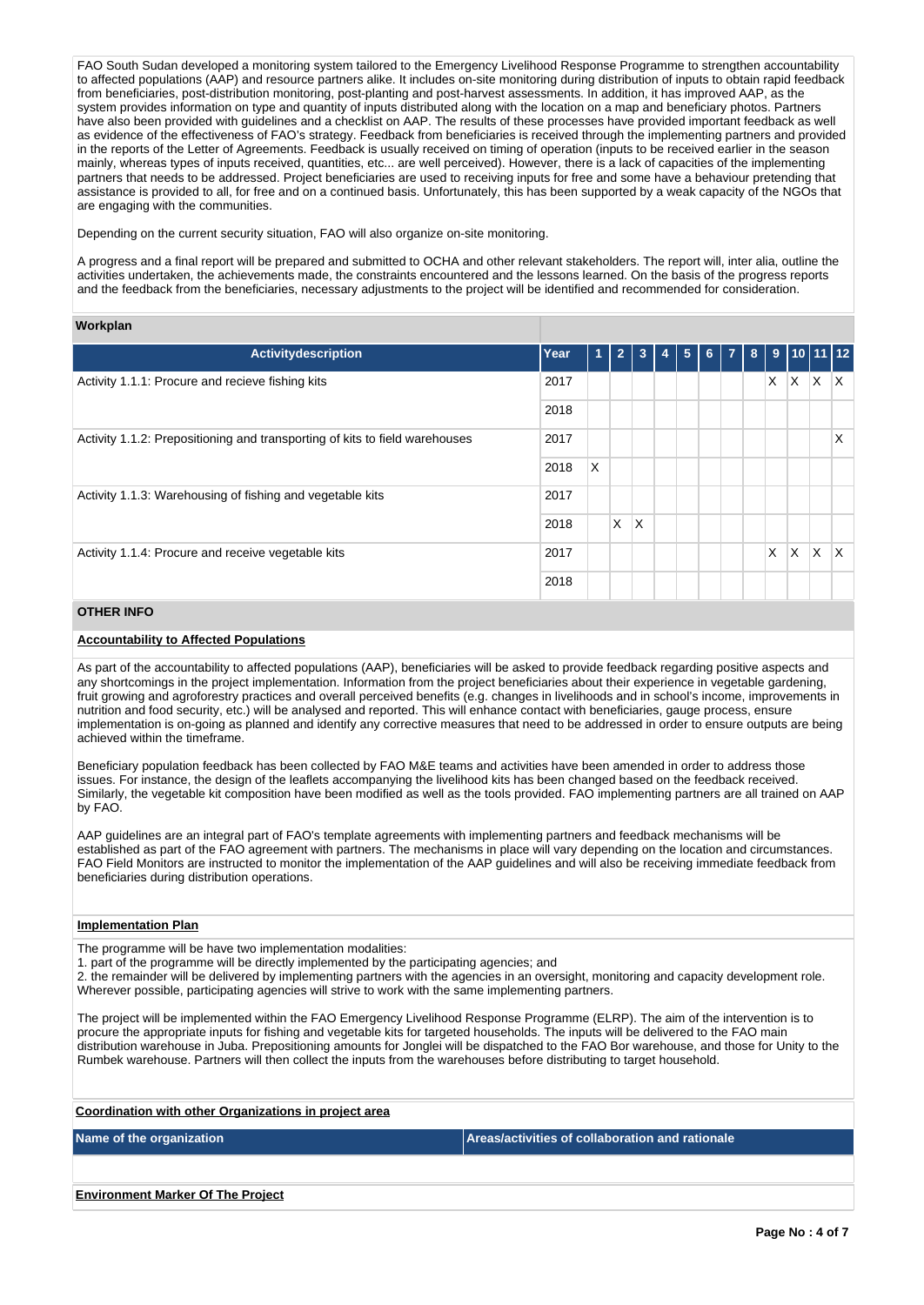### **Gender Marker Of The Project**

2a-The project is designed to contribute significantly to gender equality

### **Justify Chosen Gender Marker Code**

FAO recognizes the essential role of women in improving household food and nutrition security, which in South Sudan has become even more accentuated as the number of women-headed households increases as a result of the conflict. For this reason, the project will focus as much as possible to ensure families, and above all women and children, reap the benefits. The emergency livelihood kits procured through the project are designed to be lightweight enabling women to transport them easily. The agricultural inputs will reduce women's independence on others, and allow for more consistency in farming. In particular, vegetable kits (with vegetable seeds of nutrient-dense and highly productive, short-cycle varieties) enable women and their families to have increased access to nutritious food sources, while cultivating vegetables close to home. Not having to walk to distant fields is a critical protection issue, particularly in times of open hostilities. An FAO field evaluation showed that although women often do not participate in fishing, women-headed households are still able to benefit from fishing kits as owners of the technology. Overall, vegetable and fisheries production can benefit the most vulnerable, in providing a source of income, especially for women in locations where markets are functioning. Gender and age-disaggregated data on project coverage and impact will be collected, analyzed and routinely reported on.

## **Protection Mainstreaming**

Protection is mainstreamed throughout the programme, making sure at-risk groups' specific needs are taken into consideration and risks mitigated where and when possible. These groups (who could be constituted of women and girls, but also men and boys, elderly, unaccompanied children, minorities, IDPs or civil servants whose salaries have not been paid for months) are at risk of conflict-related or sexual violence, forced conscription, looting, destitution and general insecurity.

This will be done through the following activities:

- The vegetable kits distributed through the programme are designed to be lightweight to enable women to carry/transport them back to their homes easily.

- The distribution of fishing kits for capture and conservation is a high priority as a nutritious and cost-effective complement to food assistance provided by other partners. Some of the fish captured will be consumed at household level to supplement diets or sold for income; this implies that women will be able to spend some of the income from fishing to buy grains and other household necessities. - Vegetable kits (with vegetable seeds of nutrient-dense and highly productive, short-cycle varieties) will be provided to women to

immediately enable access to nutritious food sources with the possibility of locally selling or trading the surplus.

- During input distribution, FAO and its partner's staff will ensure compliance with the five key messages on accountability to affected populations (AAP) and on Prevention of Sexual Exploitation and Abuse (PSEA). Feedback mechanisms will also be established and channels communicated with beneficiaries.

- Gender and age-disaggregated data on programme coverage and impact will be collected, analysed and routinely reported on and programme activities monitored for improvements in self-reliance as well as beneficiary satisfaction for both women and men.

## **Country Specific Information**

### **Safety and Security**

### **Access**

### **BUDGET**

| Code | <b>Budget Line Description</b>                                                                                                                                                                                                                                                                                                                                                                                                                                                                                                                       |   | D/S Quantity Unit | cost                | <b>Duration</b><br><b>Recurran</b><br>ce | $\frac{9}{6}$<br>charged<br>to CHF | <b>Total Cost</b> |
|------|------------------------------------------------------------------------------------------------------------------------------------------------------------------------------------------------------------------------------------------------------------------------------------------------------------------------------------------------------------------------------------------------------------------------------------------------------------------------------------------------------------------------------------------------------|---|-------------------|---------------------|------------------------------------------|------------------------------------|-------------------|
|      | 1. Staff and Other Personnel Costs                                                                                                                                                                                                                                                                                                                                                                                                                                                                                                                   |   |                   |                     |                                          |                                    |                   |
| 1.1  | Project Manager - Emergency and Rehabilitation Officer                                                                                                                                                                                                                                                                                                                                                                                                                                                                                               | D | 1                 | 22,83<br>0.00       | 6                                        | 35.00                              | 47,943.00         |
|      | The ERO is responsible for the operations of the emergency response                                                                                                                                                                                                                                                                                                                                                                                                                                                                                  |   |                   |                     |                                          |                                    |                   |
| 1.2  | Admin and Finance Support                                                                                                                                                                                                                                                                                                                                                                                                                                                                                                                            | D | 1 <sup>1</sup>    | 20,70<br>6.00       | 6                                        | 16.72                              | 20,772.26         |
|      | he Admin & Finance Officer at P3 level is responsible for supervising and providing guidance and act as certifying officer for the<br>management of Human, Financial, Travel and ICT Resources for the Organization. The responsibility includes Management of<br>other Assets such as vehicles and Office Memorandums of Understanding (MoUs) and Leases.                                                                                                                                                                                           |   |                   |                     |                                          |                                    |                   |
| 1.3  | <b>Operations Officer</b>                                                                                                                                                                                                                                                                                                                                                                                                                                                                                                                            | D |                   | $1 \ 21,42$<br>0.00 | 6                                        | 33.00                              | 42,411.60         |
|      | An International Operations Officer (P3 level) will be dedicated to the project for the project duration and is responsible for the<br>implementation of all operational actions related to the project, such as initiation of procurement actions, recruitments, travels and<br>processing LoAs with implementing partners. The Operation Officer plays a critical role in the establishment of project work plans<br>and budgets and monitoring of expenditures. His/her cost is shared among different projects under his/her overall management. |   |                   |                     |                                          |                                    |                   |
| 1.4  | Logistic Officer                                                                                                                                                                                                                                                                                                                                                                                                                                                                                                                                     | D | 1 <sup>1</sup>    | 12,47<br>6.00       | 6                                        | 50.00                              | 37,428.00         |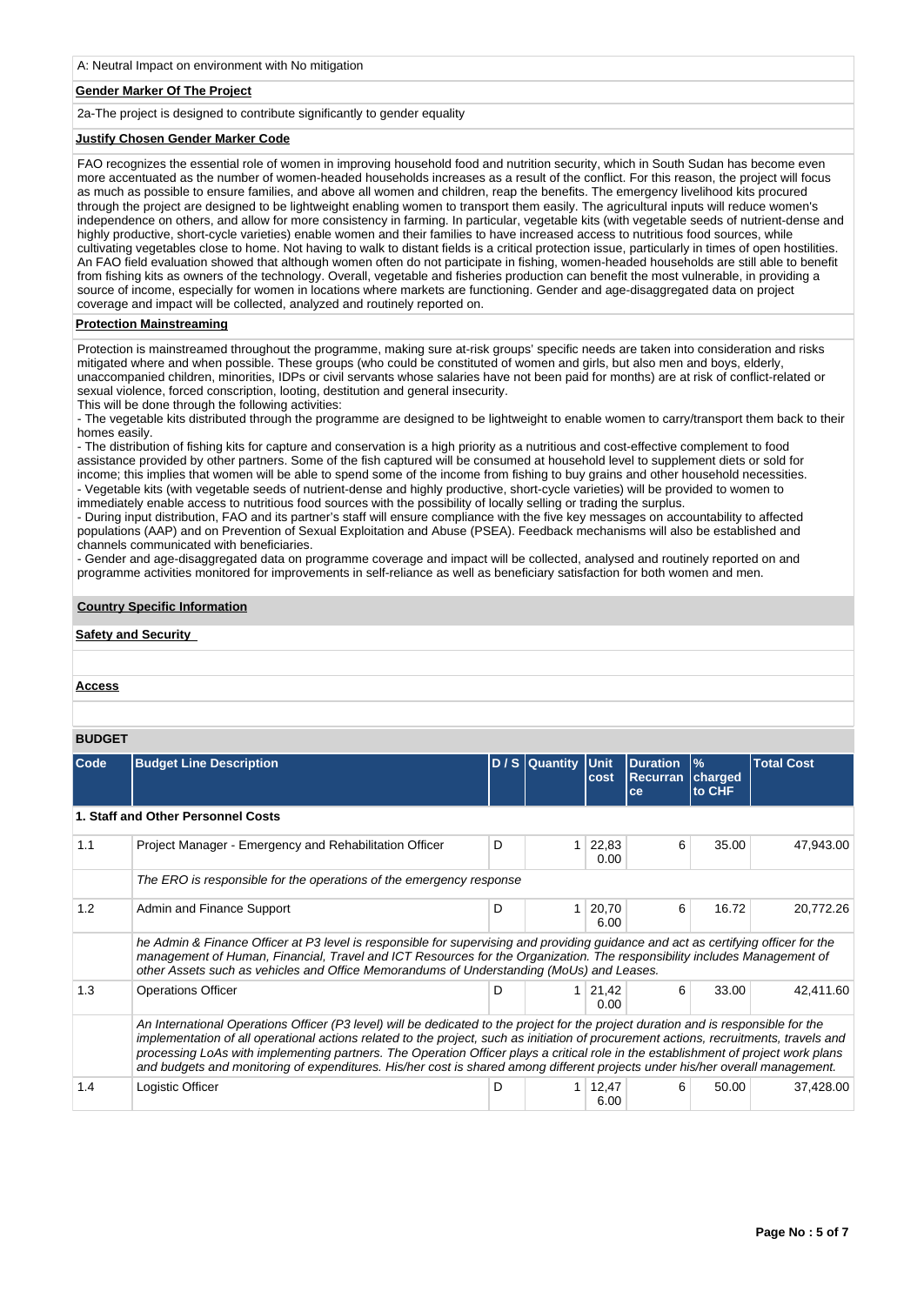|              | The Logistics Officer plays a critical role in project implementation as he/she provides support and reinforcement to the Logistics<br>Unit within the FAO in South Sudan. In particular, the Logistics Officer supervises and monitors field logistic operations for the<br>receipt and distribution of agricultural, livestock and fisheries inputs and other assets procured under various FAO                                                                                                                                                                                                                                                                                                                                           |           |             |                       |   |        |              |  |  |  |
|--------------|---------------------------------------------------------------------------------------------------------------------------------------------------------------------------------------------------------------------------------------------------------------------------------------------------------------------------------------------------------------------------------------------------------------------------------------------------------------------------------------------------------------------------------------------------------------------------------------------------------------------------------------------------------------------------------------------------------------------------------------------|-----------|-------------|-----------------------|---|--------|--------------|--|--|--|
|              | projects/programmes in South Sudan; review the stock holding in FAO warehouses at various locations, as well as updates the<br>stock inventory regularly in the database; review and update logistics and distribution plans under the emergency situation;<br>provides necessary assistance and support to ensure that existing plans are implemented and goods moved to their destinations;<br>closely coordinate with logistics team in Juba and all around the country ensuring that the entry and exit of goods from the FAO<br>warehouses are properly controlled and recorded; provide assistance on proper warehousing management; liaise with partner<br>agencies (Logistics Cluster) to facilitate operations                     |           |             |                       |   |        |              |  |  |  |
| 1.5          | Storekeeper                                                                                                                                                                                                                                                                                                                                                                                                                                                                                                                                                                                                                                                                                                                                 | D         |             | $2 \mid 1,055$<br>.00 | 6 | 100.00 | 12,660.00    |  |  |  |
|              | storekeeper is responsible for checking inventory, handling purchases and returns, keeping records                                                                                                                                                                                                                                                                                                                                                                                                                                                                                                                                                                                                                                          |           |             |                       |   |        |              |  |  |  |
| 1.6          | Operations Associate (Budget Management & LoA<br>Management & Procurement)                                                                                                                                                                                                                                                                                                                                                                                                                                                                                                                                                                                                                                                                  | D         |             | $2 \mid 2,285$<br>.00 | 6 | 100.00 | 27,420.00    |  |  |  |
|              | The national Operations Associates are responsible of providing operations support services to facilitate smooth running of the<br>programmes/operations and effective processing of information; maintain the FAO Budget Management System by mapping<br>transactions for results-based budgets; recording procurement requisitions and planned LoAs and contracts as soft<br>commitments; support processing of LoAs by obtaining relevant clearance and the preparation of documentation for issuing of<br>LoAs; initiate purchase requisitions in GRMS as per FAO procedures; and provide information and guidance to service providers<br>at all levels to ensure FAO standard operational procedures are adhered to and deadlines met |           |             |                       |   |        |              |  |  |  |
|              | <b>Section Total</b>                                                                                                                                                                                                                                                                                                                                                                                                                                                                                                                                                                                                                                                                                                                        |           |             |                       |   |        | 188,634.86   |  |  |  |
|              | 2. Supplies, Commodities, Materials                                                                                                                                                                                                                                                                                                                                                                                                                                                                                                                                                                                                                                                                                                         |           |             |                       |   |        |              |  |  |  |
| 2.1          | <b>Fishing kits</b>                                                                                                                                                                                                                                                                                                                                                                                                                                                                                                                                                                                                                                                                                                                         | D         | 46000 17.00 |                       | 1 | 100.00 | 782,000.00   |  |  |  |
|              | Procurement of Rapid response Fishing kits                                                                                                                                                                                                                                                                                                                                                                                                                                                                                                                                                                                                                                                                                                  |           |             |                       |   |        |              |  |  |  |
| $2.2\,$      | Vegetable kits                                                                                                                                                                                                                                                                                                                                                                                                                                                                                                                                                                                                                                                                                                                              | D         | 46000       | 8.70                  | 1 | 100.00 | 400,200.00   |  |  |  |
|              | Procurement of Rapid response Vegetable kits                                                                                                                                                                                                                                                                                                                                                                                                                                                                                                                                                                                                                                                                                                |           |             |                       |   |        |              |  |  |  |
|              | <b>Section Total</b>                                                                                                                                                                                                                                                                                                                                                                                                                                                                                                                                                                                                                                                                                                                        |           |             |                       |   |        | 1,182,200.00 |  |  |  |
| 3. Equipment |                                                                                                                                                                                                                                                                                                                                                                                                                                                                                                                                                                                                                                                                                                                                             |           |             |                       |   |        |              |  |  |  |
| NA.          | <b>NA</b>                                                                                                                                                                                                                                                                                                                                                                                                                                                                                                                                                                                                                                                                                                                                   | <b>NA</b> | 0           | 0.00                  | 0 | 0      | 0.00         |  |  |  |
|              | NA                                                                                                                                                                                                                                                                                                                                                                                                                                                                                                                                                                                                                                                                                                                                          |           |             |                       |   |        |              |  |  |  |
|              | <b>Section Total</b>                                                                                                                                                                                                                                                                                                                                                                                                                                                                                                                                                                                                                                                                                                                        |           |             |                       |   |        | 0.00         |  |  |  |
|              | <b>4. Contractual Services</b>                                                                                                                                                                                                                                                                                                                                                                                                                                                                                                                                                                                                                                                                                                              |           |             |                       |   |        |              |  |  |  |
| 4.1          | Lease of warehouse                                                                                                                                                                                                                                                                                                                                                                                                                                                                                                                                                                                                                                                                                                                          | D         |             | 2 48,60<br>0.00       | 2 | 20.00  | 38,880.00    |  |  |  |
|              | This is to contribute to leasing of warehouse for Juba and Bor                                                                                                                                                                                                                                                                                                                                                                                                                                                                                                                                                                                                                                                                              |           |             |                       |   |        |              |  |  |  |
| 4.2          | Transportation of inputs to the final distribution point                                                                                                                                                                                                                                                                                                                                                                                                                                                                                                                                                                                                                                                                                    | D         | 1           | 25,00<br>0.00         | 1 | 100.00 | 25,000.00    |  |  |  |
|              | This is covers road transportation from Juba to Bor warehouse                                                                                                                                                                                                                                                                                                                                                                                                                                                                                                                                                                                                                                                                               |           |             |                       |   |        |              |  |  |  |
|              | <b>Section Total</b>                                                                                                                                                                                                                                                                                                                                                                                                                                                                                                                                                                                                                                                                                                                        |           |             |                       |   |        | 63,880.00    |  |  |  |
| 5. Travel    |                                                                                                                                                                                                                                                                                                                                                                                                                                                                                                                                                                                                                                                                                                                                             |           |             |                       |   |        |              |  |  |  |
| 5.1          | Travel - consultants - national                                                                                                                                                                                                                                                                                                                                                                                                                                                                                                                                                                                                                                                                                                             | D         |             | 9 1,984<br>.22        | 1 | 100.00 | 17,857.98    |  |  |  |
|              | the cost covers DSA and flight cost for in country travel for the implementation team                                                                                                                                                                                                                                                                                                                                                                                                                                                                                                                                                                                                                                                       |           |             |                       |   |        |              |  |  |  |
| 5.2          | Travel - consultants - international                                                                                                                                                                                                                                                                                                                                                                                                                                                                                                                                                                                                                                                                                                        | D         |             | 32 1,555<br>.00.      | 1 | 45.00  | 22,392.00    |  |  |  |
|              | the cost covers 45% R&R travel for four international staffs during the project implementation.                                                                                                                                                                                                                                                                                                                                                                                                                                                                                                                                                                                                                                             |           |             |                       |   |        |              |  |  |  |
|              | <b>Section Total</b>                                                                                                                                                                                                                                                                                                                                                                                                                                                                                                                                                                                                                                                                                                                        |           |             |                       |   |        | 40,249.98    |  |  |  |
|              | 6. Transfers and Grants to Counterparts                                                                                                                                                                                                                                                                                                                                                                                                                                                                                                                                                                                                                                                                                                     |           |             |                       |   |        |              |  |  |  |
| ΝA           | <b>NA</b>                                                                                                                                                                                                                                                                                                                                                                                                                                                                                                                                                                                                                                                                                                                                   | <b>NA</b> | 0           | 0.00                  | 0 | 0      | 0.00         |  |  |  |
|              | ΝA                                                                                                                                                                                                                                                                                                                                                                                                                                                                                                                                                                                                                                                                                                                                          |           |             |                       |   |        |              |  |  |  |
|              | <b>Section Total</b>                                                                                                                                                                                                                                                                                                                                                                                                                                                                                                                                                                                                                                                                                                                        |           |             |                       |   |        | 0.00         |  |  |  |